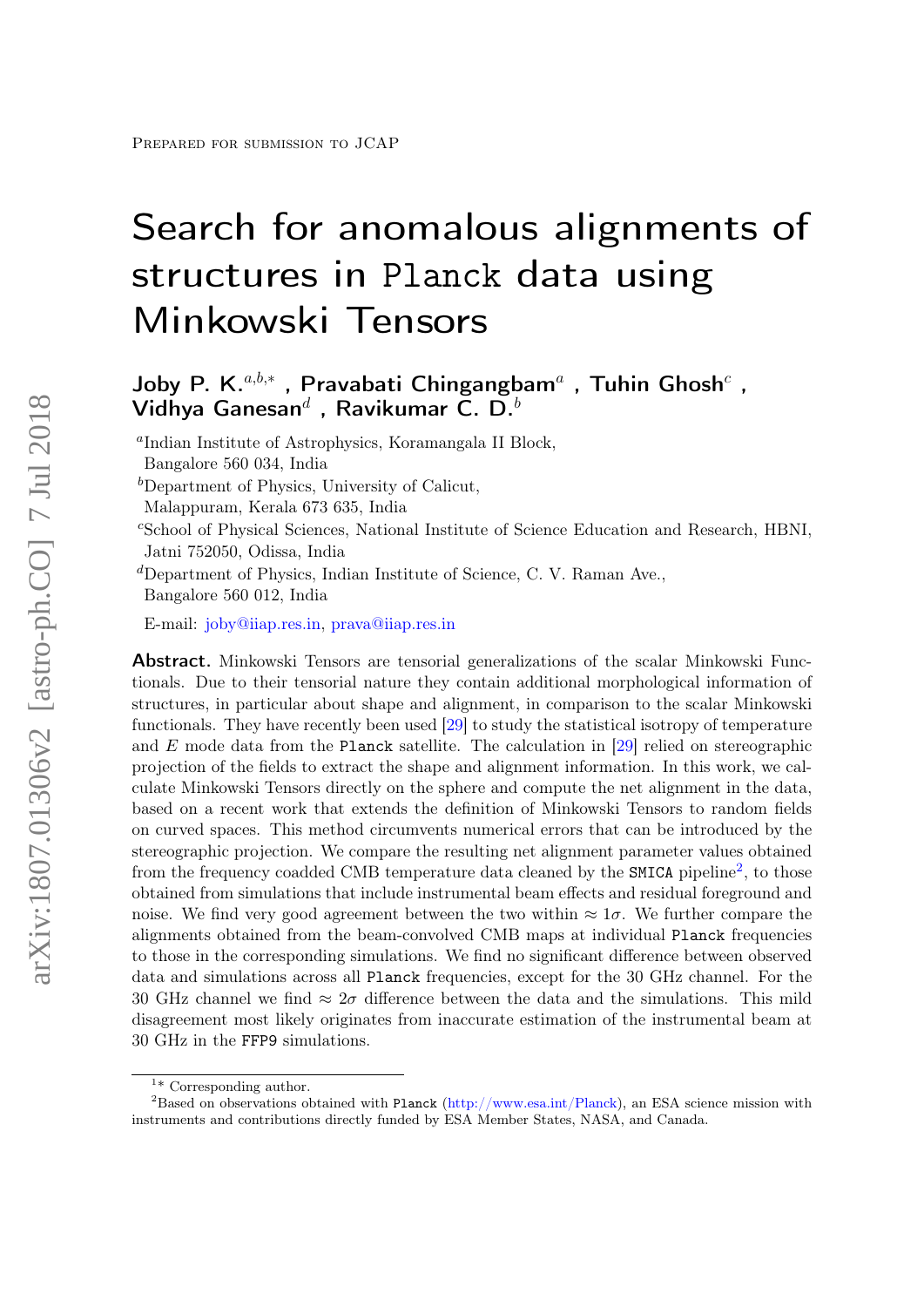## **Contents**

| 1                | Introduction                                                     |                |  |  |  |  |
|------------------|------------------------------------------------------------------|----------------|--|--|--|--|
| $\overline{2}$   | Contour Minkowski Tensor on the sphere                           |                |  |  |  |  |
|                  | Definition of Contour Minkowski Tensor<br>2.1                    | 3              |  |  |  |  |
|                  | Probing SI violation using the CMT<br>2.2                        | 4              |  |  |  |  |
|                  | Numerical computation of CMT on the sphere<br>2.3                | 4              |  |  |  |  |
|                  | 3 SI of simulated CMB maps                                       |                |  |  |  |  |
|                  | Effect of masking<br>3.1                                         | 6              |  |  |  |  |
|                  | 3.2 Effect of smoothing                                          | $\overline{7}$ |  |  |  |  |
|                  | Effect of pixel size<br>3.3                                      | 7              |  |  |  |  |
| 4                | Toy examples of anisotropic fields and $\alpha$ estimation       | 7              |  |  |  |  |
|                  | Simulated maps with residual foreground contamination<br>4.1     | 8              |  |  |  |  |
|                  | Simulated maps with Planck noise added<br>4.2                    | 9              |  |  |  |  |
| 5                | Application of CMT to Planck data                                |                |  |  |  |  |
|                  | $\alpha$ for SMICA CMB temperature map<br>5.1                    | 10             |  |  |  |  |
|                  | $\alpha$ for individual Planck frequency channel CMB maps<br>5.2 | 10             |  |  |  |  |
|                  | Quantifying the difference between simulations and data<br>5.3   | 11             |  |  |  |  |
| Conclusions<br>6 |                                                                  |                |  |  |  |  |

## <span id="page-1-0"></span>1 Introduction

An important tenet of the standard ΛCDM cosmology is that the universe is statistically isotropic. However there is no fundamental reason why the universe should be statistically isotropic (and homogeneous) and hence testing this basic assumption is a crucial exercise in the construction of our understanding of the universe. Tests for isotropy rely on cosmological data such as the Cosmic Microwave Background (CMB) and the large-scale structure. The availability of high resolution data covering large fractions of the sky, particularly the CMB  $[1–3]$  $[1–3]$ , has resulted in high precision tests of statistical isotropy  $[4, 5]$  $[4, 5]$  $[4, 5]$ . There have been reports of anomalous departures from statistical isotropy (SI) at large angular scales [\[4\]](#page-14-2). Departures from SI in the CMB can be caused by physical processes in the generation and subsequent evolution of the primordial density fluctuations. Besides, even if the true CMB is SI, the observed CMB map could be anisotropic due anisotropy of the beam, data noise and other systematic effects related with the instrumentation. It is important to understand these effects for correct interpretation of the SI violation from the observed CMB map.

Several methods for testing the SI of CMB fields can be found in the literature, and one such method defined on harmonic space is the Bipolar Spherical Harmonics (BiPoSH). In [\[6\]](#page-14-4), the authors have demonstrated the use of the Bipolar power spectrum, as a test of SI. The condition for SI is that the Bipolar power spectrum must be zero for all multipoles other than the monopole. They have used WMAP 3-year data and find no evidence for violation of SI in the temperature fields, but find significant SI violation in the polarization maps. Another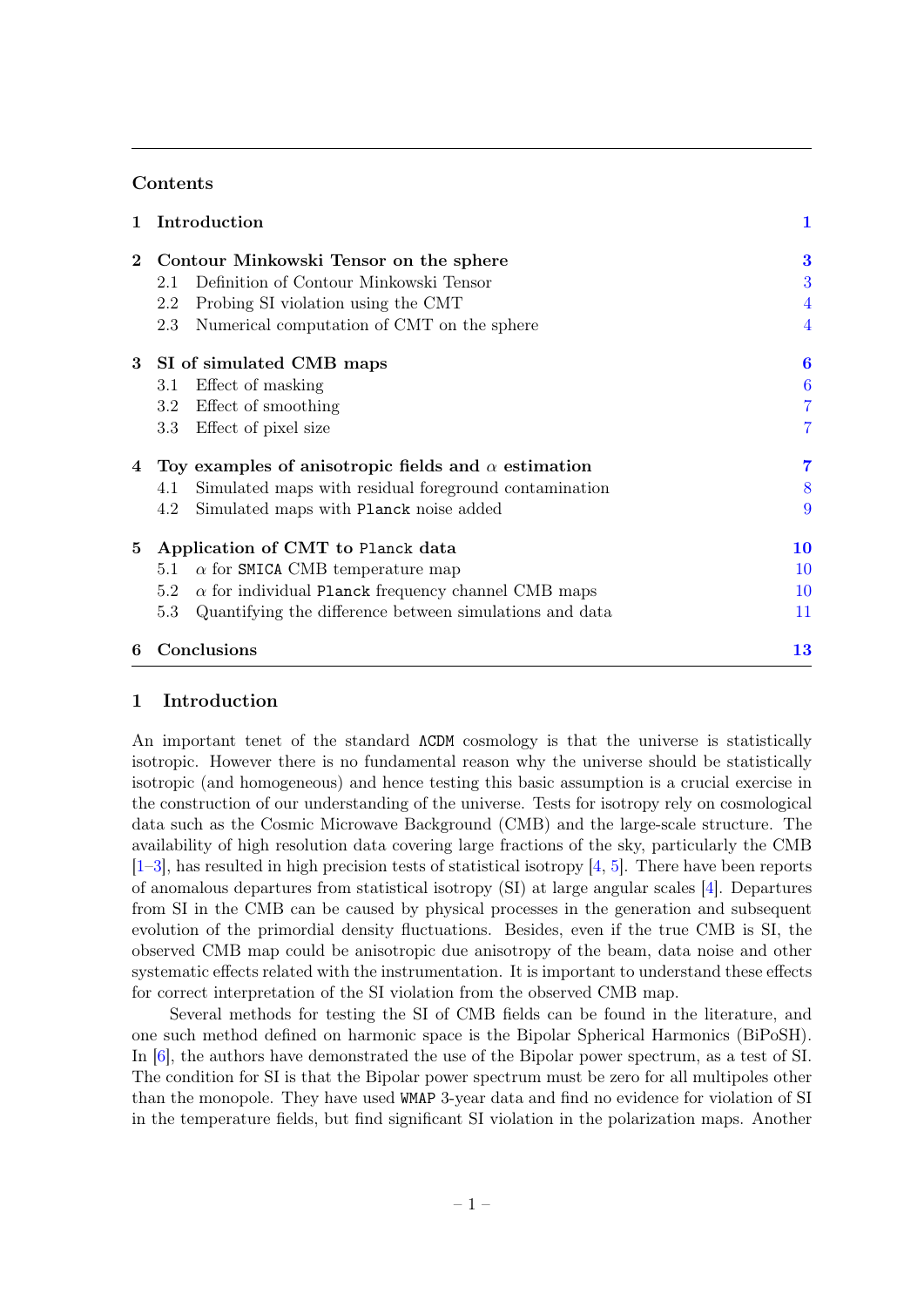method for probing the SI of CMB fields is the power tensor method as demonstrated in [\[7\]](#page-14-5). In this method, the CMB field is first decomposed into the usual spherical harmonics. The second rank power tensor is constructed from the products of the coefficients of the spherical harmonics. This power tensor has three eigenvalues and correspondingly three eigenvectors. The power entropy and alignment entropy are then defined in terms of the eigenvalues and the corresponding eigenvectors of the power tensor. The power entropy and the alignment entropy give a measure of SI of the field. Using this method, the authors find a very mild signal of statistical anisotropy in the WMAP 9-year ILC map, and the Planck component-separated CMB maps (NILC, SEVEM, and SMICA).

Minkowski Tensors (MTs) [\[8](#page-14-6)[–14\]](#page-14-7) are tensorial quantities that generalize the scalar Minkowski Functionals (MFs) [\[15–](#page-14-8)[28\]](#page-15-1). Recent applications of MTs to cosmological fields can be found in [\[29](#page-15-0)[–33\]](#page-15-2). They have also been used to study the morphology of Galaxies in [\[34\]](#page-15-3) and [\[35\]](#page-15-4). Out of the full set of MTs, we focus on the one that carries shape and alignment information of structures, and we refer to it as the Contour Minkowski Tensor (CMT). This particular MT can be used to test for SI of the CMB fields. Since MTs are defined on real space they provide a complementary method of analysis to the ones mentioned above which are defined on harmonic space. MTs carry information of correlations of arbitrary order and hence can provide stringent constraints on SI violation. In [\[29\]](#page-15-0), the authors numerically computed MTs of the CMB temperature and polarization fields given in the Planck 2015 data release, to probe for SI violations in the fields. They found no significant violation of SI in the temperature fields, but they found  $\approx 4\sigma$  deviation from SI in the Planck polarization data. Since MTs are defined on flat space, the calculations in [\[29\]](#page-15-0) relied on stereographic projection of the fields from the sphere to a plane. Stereographic projection does not alter shapes but introduces size scaling of structures, and hence has a non-trivial effect on the relative alignment between structure.

The definition of MTs was generalized to random fields on smooth curved spaces, and a general numerical method for calculating the alignment parameter was developed, in [\[30\]](#page-15-5). Using this method, in the present work, we calculate MTs directly on the sphere. This is done by converting the line integrals in the definition of MTs to area integrals over the entire map, thus getting rid of the need to compute boundary pixels. Also, since there is no stereographic projection involved, we need not worry about alterations in the shapes of the connected regions and holes. Hence, we expect our analysis to be accurate. In this work, we analyse only Planck temperature maps since the full polarization data is not yet released. We find no significant deviation from SI in the SMICA CMB temperature map, as well as the Planck individual frequency beam-convolved CMB temperature maps in the frequency range, 44 to 857 GHz. However, we find  $\approx 2\sigma$  difference between the data and the simulations for the 30 GHz beam-convolved CMB temperature map. We plan to extend this analysis to the CMB polarization fields when the full Planck data becomes available.

The paper is organized as follows. In section 2 we briefly review MTs on the sphere, focussing on the contour MT. In section 3 we test the method on CMB simulations and quantify SI. In section 4 we apply our method to Planck data and describe our results. We end with a summary of our results, discussion of their relevance and future directions in section 5.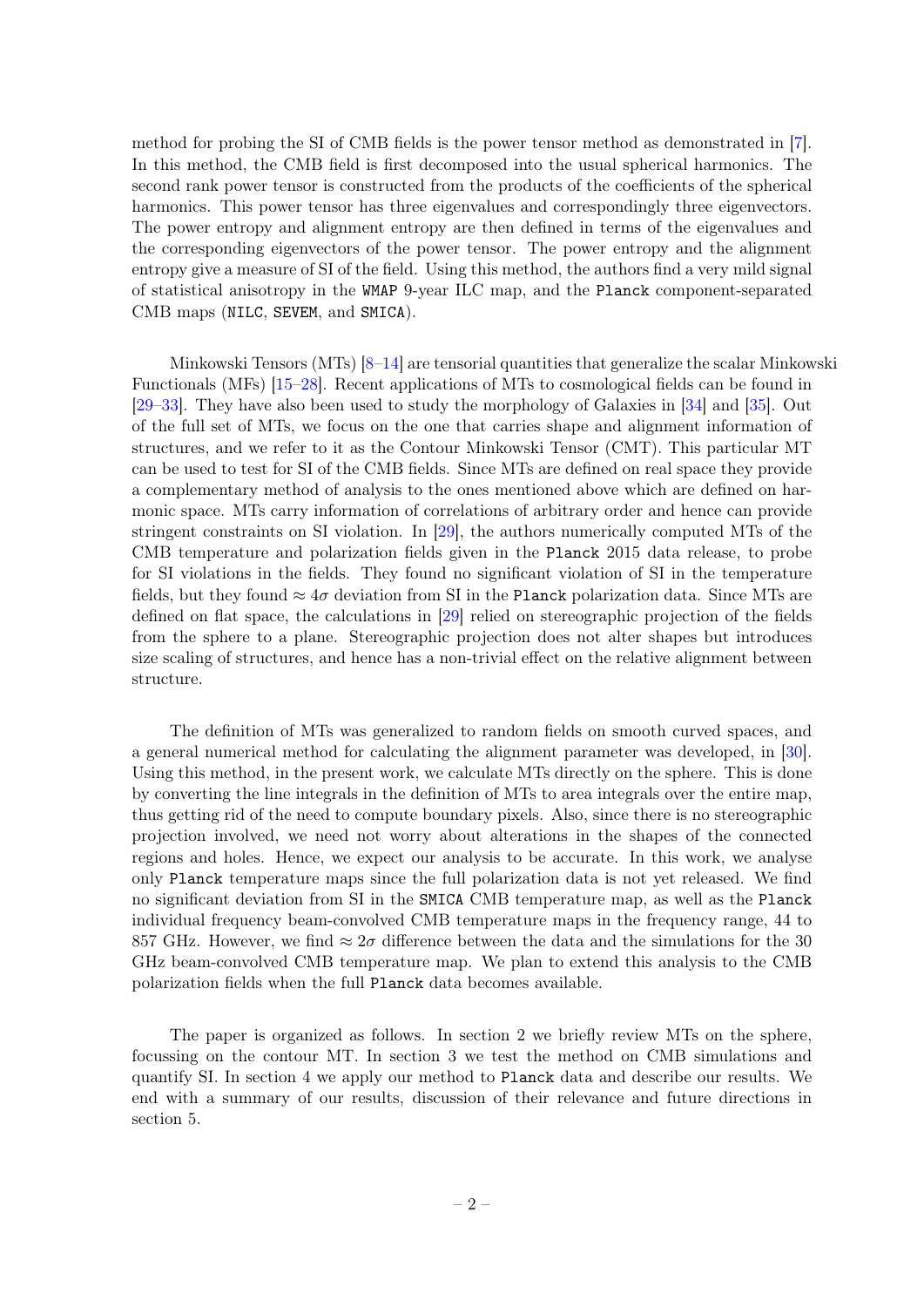### <span id="page-3-0"></span>2 Contour Minkowski Tensor on the sphere

MTs are in general defined to be  $(m, n)$  ranked tensors on flat space, where m, n are arbitrary positive integers. They get subdivided into translation invariant and translation covariant tensors. Here we follow the notation and generalization of MTs to curved space given in [\[30\]](#page-15-5). There are three rank-two MTs on the sphere, denoted by  $\mathcal{W}_i$ ,  $i = 0, 1, 2$ . Each of these corresponds to a tensor generalization of the three scalar MFs. The CMT is the tensorial counterpart of the scalar MF that gives the total contour length. For this work, we focus attention on the CMT as it can be used to test the SI of the observed CMB fields. In this section, we briefly describe the CMT and how it encodes information about alignment of structures.

## <span id="page-3-1"></span>2.1 Definition of Contour Minkowski Tensor



Figure 1. A closed curve on the surface of the unit sphere.  $\hat{n}$  and  $\vec{T}$  denote the unit normal to the curve and the tangent vector to the curve, respectively, at every point on the curve.

Given a closed curve, C, on the sphere, the CMT denoted by  $\mathcal{W}_1$ , is defined as

$$
\mathcal{W}_1 = \frac{1}{4} \int_C \hat{T} \otimes \hat{T} \, \mathrm{d}s,\tag{2.1}
$$

where  $(\hat{T} \otimes \hat{T})_{ij} \equiv \frac{1}{2}$  $\frac{1}{2} \left( \hat{T}_i \hat{T}_j + \hat{T}_j \hat{T}_i \right)$ . The trace of  $\mathcal{W}_1$  gives the total boundary length.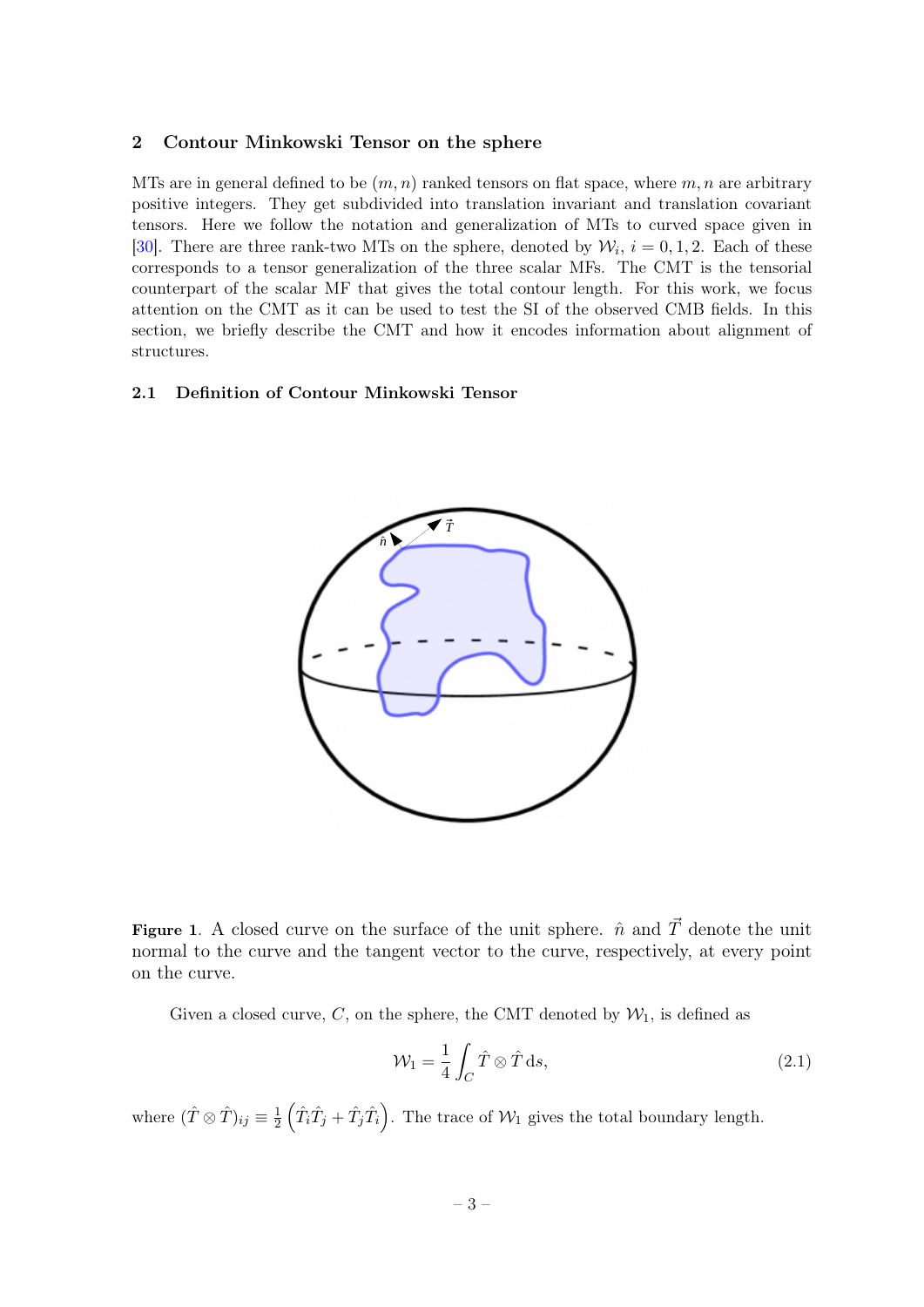Given a random field on the sphere, the excursion set or level set associated with each threshold field value,  $\nu_t$ , gives a set of closed curves. Then the sum of  $\mathcal{W}_1$  over all the curves will be given by

<span id="page-4-2"></span>
$$
\overline{\mathcal{W}}_1(\nu_t) = \frac{1}{4} \int_{\mathcal{S}^2} \hat{T} \otimes \hat{T} \, \mathrm{d}s,\tag{2.2}
$$

where the threshold dependence on the right hand side will be due to the unit tangent vectors.

#### <span id="page-4-0"></span>2.2 Probing SI violation using the CMT

For a given closed curve in two dimensions, let  $\lambda_1$  and  $\lambda_2$ , such that,  $\lambda_1 \leq \lambda_2$ , denote the two eigenvalues of  $W_1$ . Then, the shape parameter,  $\beta$ , is defined to be (see [\[30\]](#page-15-5)),

$$
\beta \equiv \frac{\lambda_1}{\lambda_2}.\tag{2.3}
$$

β gives a measure of the isotropy of the closed curve.  $β = 1$  means that the curve is isotropic. For example, for a circle of any given finite radius,  $\beta = 1$ . For curves that are not isotropic, the value of beta lies between 0 and 1. For an ellipse of semi-major axis, a, and semi-minor axis, b, larger the ratio  $a/b$ , smaller the value of  $\beta$ .

For a set of closed curves, we can sum the matrix  $W_1$  element by element to obtain  $\overline{\mathcal{W}}_1$ . Let  $\Lambda_1$  and  $\Lambda_2$  denote the eigenvalues of  $\overline{\mathcal{W}}_1$  such that,  $\Lambda_1 \leq \Lambda_2$ . Then the alignment parameter,  $\alpha$ , for the set of curves is given by,

$$
\alpha \equiv \frac{\Lambda_1}{\Lambda_2}.\tag{2.4}
$$

 $\alpha$  quantifies the statistical (an)isotropy of the set of closed curves. For example, for a pair of identical ellipses with semi-major axes aligned in the same direction,  $0 \leq \alpha = \beta \leq 1$ . However, for a pair of identical ellipses with their semi-major axes aligned in perpendicular directions,  $\alpha = 1$ . While  $\alpha$  does not capture the intrinsic isotropy of the individual curves, it carries information regarding their relative alignment. We can find the centroid of the curves and obtain in every direction, the mean radial distance of the points on the curves from the centroid. We can then construct the 'locus curve' by connecting points in each direction that are at the mean distance in that direction from the centroid. We can then interpret  $\alpha$  as the measure of isotropy of the 'locus curve' (see [\[30\]](#page-15-5)).

For a random field defined on the surface of a sphere, one can choose a threshold,  $\nu_t$ , for the field to obtain a set of connected regions and holes. The boundaries of these connected regions and holes form closed curves on the sphere. The isotropy and alignment of these curves contain information regarding the isotropy of the field. It is not practically possible to inspect them visually and infer the isotropy of the field since the shapes of the curves are arbitrary and the number of curves is usually very large. The alignment parameter  $\alpha$  for a given map can be calculated numerically with a code, and hence provides a useful probe of the statistical isotropy of random fields.

## <span id="page-4-1"></span>2.3 Numerical computation of CMT on the sphere

Let  $f$  denote a random field on the sphere for which we wish to compute the CMT. We first subtract the mean field value from the original field and divide it by the standard deviation to obtain the rescaled field, u, which by definition has zero mean and unit standard deviation. We then choose a threshold,  $\nu_t$ , of u, to obtain a set of connected regions and holes. The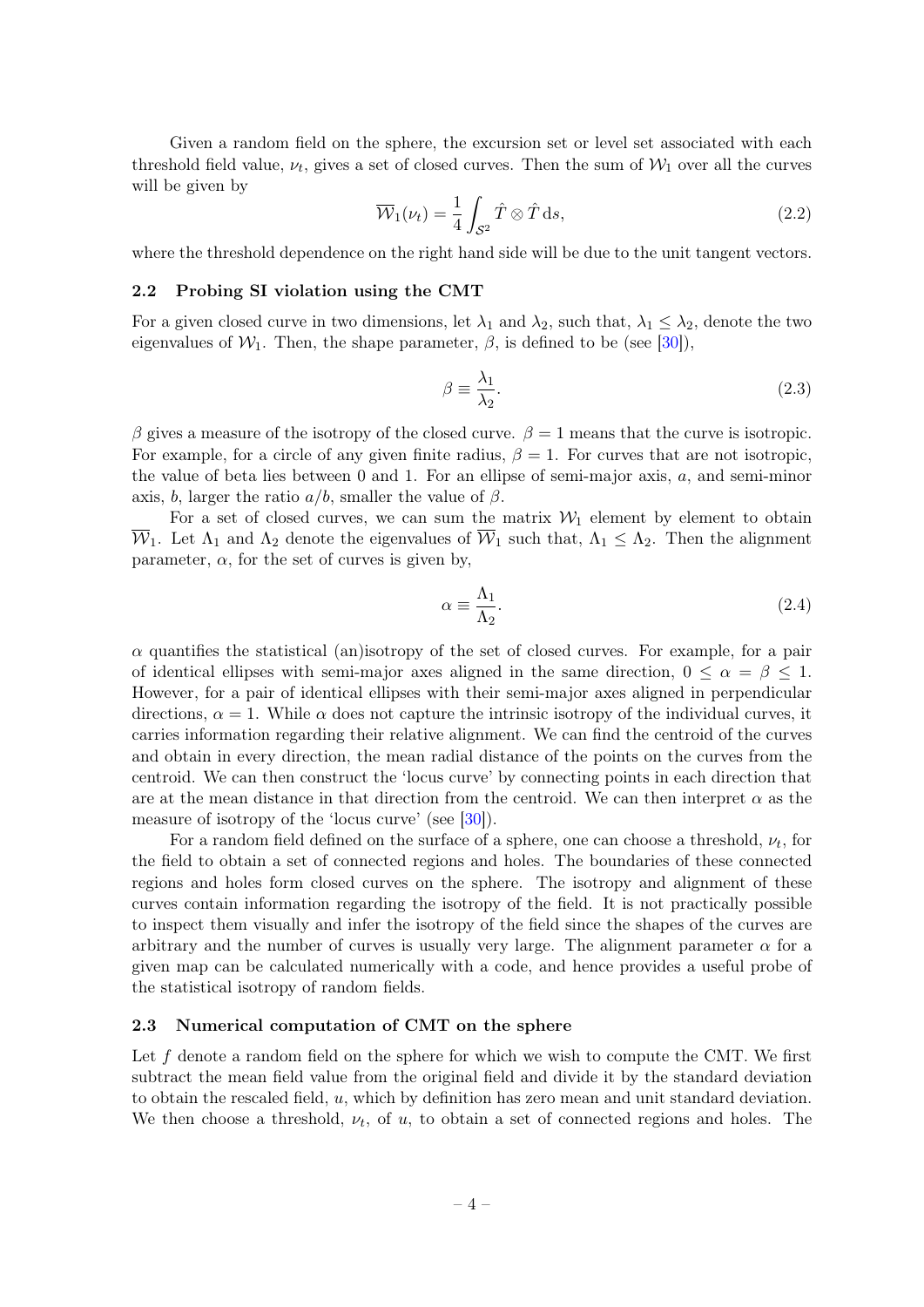boundaries of these connected regions and holes form closed curves on the sphere and we can then compute the CMT as follows.

The line integral in Eq. [\(2.2\)](#page-4-2) can be transformed into an area integral by introducing a Jacobian, as done in [\[36\]](#page-15-6), to give

<span id="page-5-0"></span>
$$
\overline{\mathcal{W}}_1 = \frac{1}{4} \int_{\mathcal{S}^2} da \ \delta(u - \nu_t) \ |\nabla u| \ \hat{T} \otimes \hat{T}, \tag{2.5}
$$

where  $\delta(u - \nu_t)$  is the Dirac delta function and  $\hat{n}$  is the unit normal vector to the curve at every point on the curve. Now we need to express  $\hat{T}$  in terms of the field. We know that for every point on the curve, the covariant derivative of the field on the sphere,  $\nabla u$ , is normal to the curve at that point. Here,  $\nabla u = (u_{,1}, u_{,2}),$  where  $u_{,i}$  is the  $i^{th}$  component of the covariant derivative of u. We can thus replace  $\hat{n}$  with  $\frac{\nabla u}{|\nabla u|}$ . The components of the unit tangent vector can then be written as,

$$
\hat{T}_i = \epsilon_{ij} \frac{u_{;j}}{|\nabla u|}.
$$
\n(2.6)

Eq.  $(2.5)$  can then be re-expressed as,

<span id="page-5-1"></span>
$$
\overline{\mathcal{W}}_1 = \frac{1}{4} \int_{\mathcal{S}^2} da \ \delta(u - \nu_t) \ \frac{1}{|\nabla u|} \ \mathcal{M}, \tag{2.7}
$$

where the matrix  $\mathcal M$  is given by,

$$
\mathcal{M} = \begin{pmatrix} u_{;2}^2 & u_{;1} u_{;2} \\ u_{;1} u_{;2} & u_{;1}^2 \end{pmatrix} . \tag{2.8}
$$

In order to numerically calculate Eq. [\(2.7\)](#page-5-1), the  $\delta$ -function can be approximated as ([\[36\]](#page-15-6)),

$$
\delta(u - \nu_t) = \begin{cases} \frac{1}{\Delta \nu_t}, & \text{if } u \in (\nu_t - \frac{\Delta \nu_t}{2}, \nu_t + \frac{\Delta \nu_t}{2})\\ 0, & \text{otherwise}, \end{cases}
$$
(2.9)

where  $\Delta \nu_t$  is the bin size of the threshold values.

The ensemble expectation value of  $\overline{W}_1$  for Gaussian isotropic fields can be analytically calculated [\[30\]](#page-15-5). It is given by

<span id="page-5-2"></span>
$$
\langle \overline{\mathcal{W}}_1 \rangle_{ij} = \begin{cases} \frac{1}{16\sqrt{2}r_c} \exp(-\nu_t^2/2), & \text{if } i = j \\ 0, & i \neq j, \end{cases}
$$
 (2.10)

where  $r_c$  is the correlation length of the field and is given by  $r_c = \sigma_0/\sigma_1$ , where  $\sigma_0 = \sqrt{\langle f^2 \rangle}$ , and  $\sigma_1 = \sqrt{\langle |\nabla f|^2 \rangle}$ . From Eq. [\(2.10\)](#page-5-2) we infer that  $\alpha = 1$  at all threshold values. For anisotropic fields the diagonal elements of  $\overline{\mathcal{W}}_1$  will be unequal, Therefore,  $\overline{\mathcal{W}}_1$  captures the anisotropy of a field by geometric quantification of the difference in the properties of the two components of the first derivative of the field.

In practice, when we deal with finite resolution maps in a space of compact extent, such as the surface of a sphere, the number of curves at each threshold is finite (given by the Betti numbers [\[37,](#page-15-7) [38\]](#page-15-8)). As a consequence, we do not obtain  $\alpha$  to be equal to exactly one at each threshold (see figure 4 of [\[30\]](#page-15-5)).  $\alpha = 1$  is recovered only in the limit of infinite resolution. At threshold values close to 0, the number of structures is the largest and hence  $\alpha$  is closest to one. For a random distribution of a few curves, the probability that they will be isotropically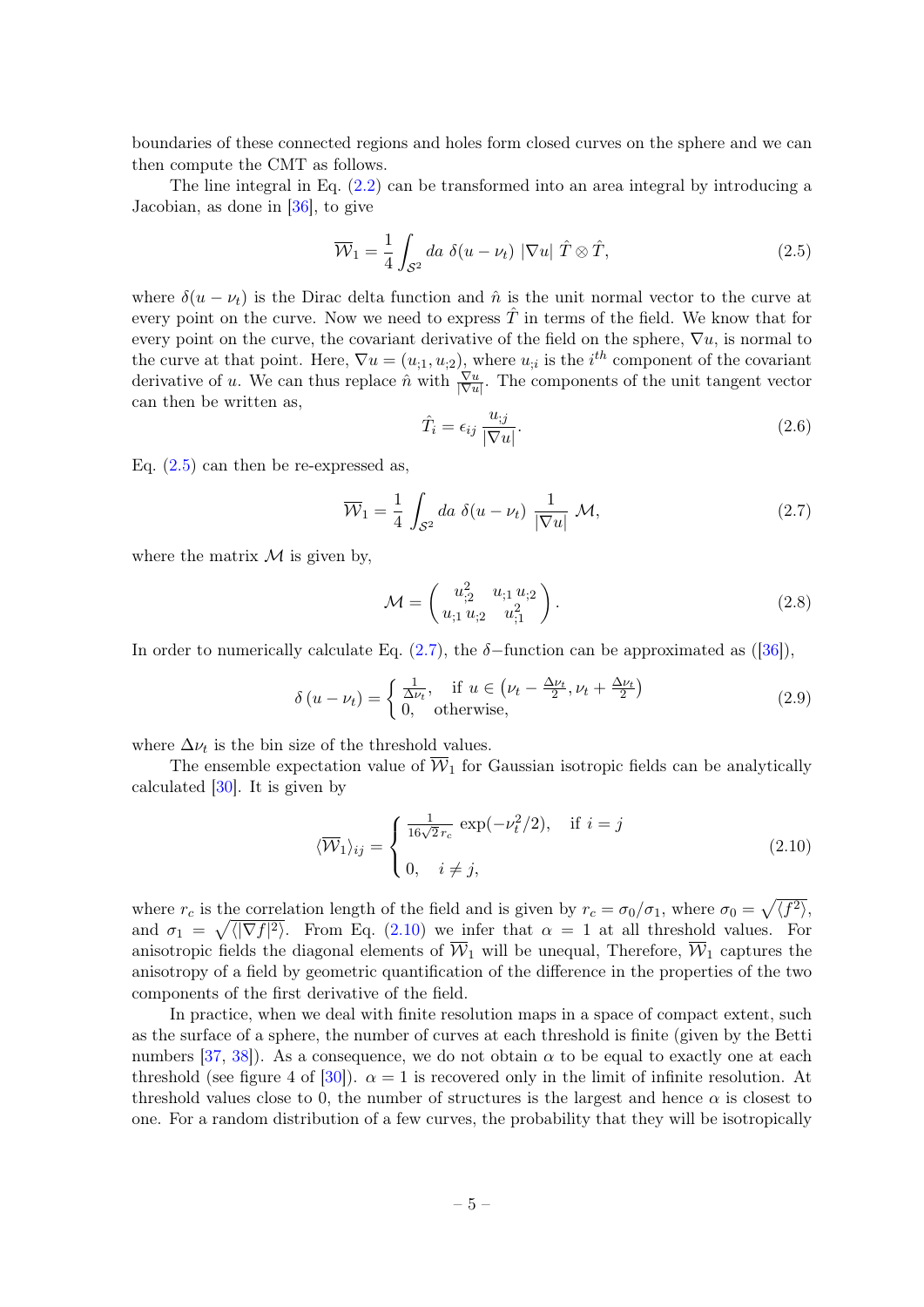distributed is very small. As a consequence, at higher  $|\nu_t|$ , the values of  $\alpha$  decrease from one. It is, therefore, important to take into account the threshold dependence of  $\alpha$  when searching for and interpreting results of SI on finite resolution fields.

In [\[29\]](#page-15-0), the authors estimate  $\alpha$  by using the projected CMB fields. First they stereographically project the CMB fields onto a plane and then an excursion set of this planar field is constructed for a given threshold. The Euclidean plane containing the field can be divided into area segments. Line segments are then assigned for each of these area segments based on whether the adjacent pixels belong to the excursion set or not. These line segments together form the boundaries of all the structures. The formula of MTs in pixelized space given in [\[39\]](#page-16-0) was used to finally estimate  $\mathcal{W}_1$  and from it,  $\alpha$ . However the stereographic projection can distort the shapes of structures and lead to numerical errors in the computation of  $\overline{W}_1$  and α.

The computation described here is done directly on the sphere. We therefore, expect more accurate estimation of  $\overline{W}_1$  and  $\alpha$  by using this method. The data is in the form of pixelated maps and hence we substitute the  $\delta$  function in [2.7,](#page-5-1) with the discrete  $\delta$  function as in [\[36\]](#page-15-6). This approximation of the  $\delta$ -function introduces a numerical error which can be analytically estimated [\[40\]](#page-16-1). This error scales as the square of the threshold bin size,  $\Delta \nu$ , in the leading order.

## <span id="page-6-0"></span>3 SI of simulated CMB maps

Before applying to observed Planck data, we first test the reliability of our method using simulated Gaussian CMB maps which have input isotropic power spectrum. We expect to recover  $\alpha$  values close to one. As explained in section [2.3,](#page-4-1) the numbers of hotspot and coldspot structures depends on the smoothing scale and the threshold level, and so  $\alpha$  cannot be exactly one. We investigate the effect of Galactic and point sources mask, beam smoothing, and the pixel size on the estimation of  $\alpha$  as a function of threshold.

#### <span id="page-6-1"></span>3.1 Effect of masking

In regions close to the Galactic plane, the foreground contamination is very strong and hence it is difficult to reliably recover the clean CMB signal. These regions are therefore excluded in the cosmological analysis, along with the pixels that contain point sources. In our work, to remove these pixels from the analysis, we use the common mask UT78 for temperature analysis, which is given by the Planck team, as the preferred mask for temperature maps [\[4\]](#page-14-2). It has a sky fraction of 77.6%. The process of masking removes a portion of the sky from the analysis. As a result, parts of the closed curves near the boundaries can get cut off and can contribute junk values to the calculation of  $\alpha$ . It is important to understand the impact of such effects on the calculation of the alignment parameter. We study the effect of masking the maps on the calculation of  $\alpha$  with the help of simulations.

First, using HEALPix [\[41,](#page-16-2) [42\]](#page-16-3) and CMB angular power spectrum obtained from CAMB [\[43,](#page-16-4) [44\]](#page-16-5), we make 100 realizations of the CMB temperature sky with  $FWHM=20'$  and compute  $\alpha$  for each of them. Then we compute the mean  $\alpha$  over the 100 realizations and the standard deviation,  $\sigma_{\alpha}$ . The  $\alpha$  thus obtained are represented in the top left panel of figure [2](#page-8-1) by the blue line. We observe that the values of  $\alpha$  for thresholds further away from the mean, are relatively smaller. For these thresholds,  $\alpha$  is averaged over fewer structures and there is a very small probability of them being isotropically distributed. Thus they have smaller  $\alpha$  values and agree well with the explanation in section [2.3.](#page-4-1) Next, we mask the 100 CMB temperature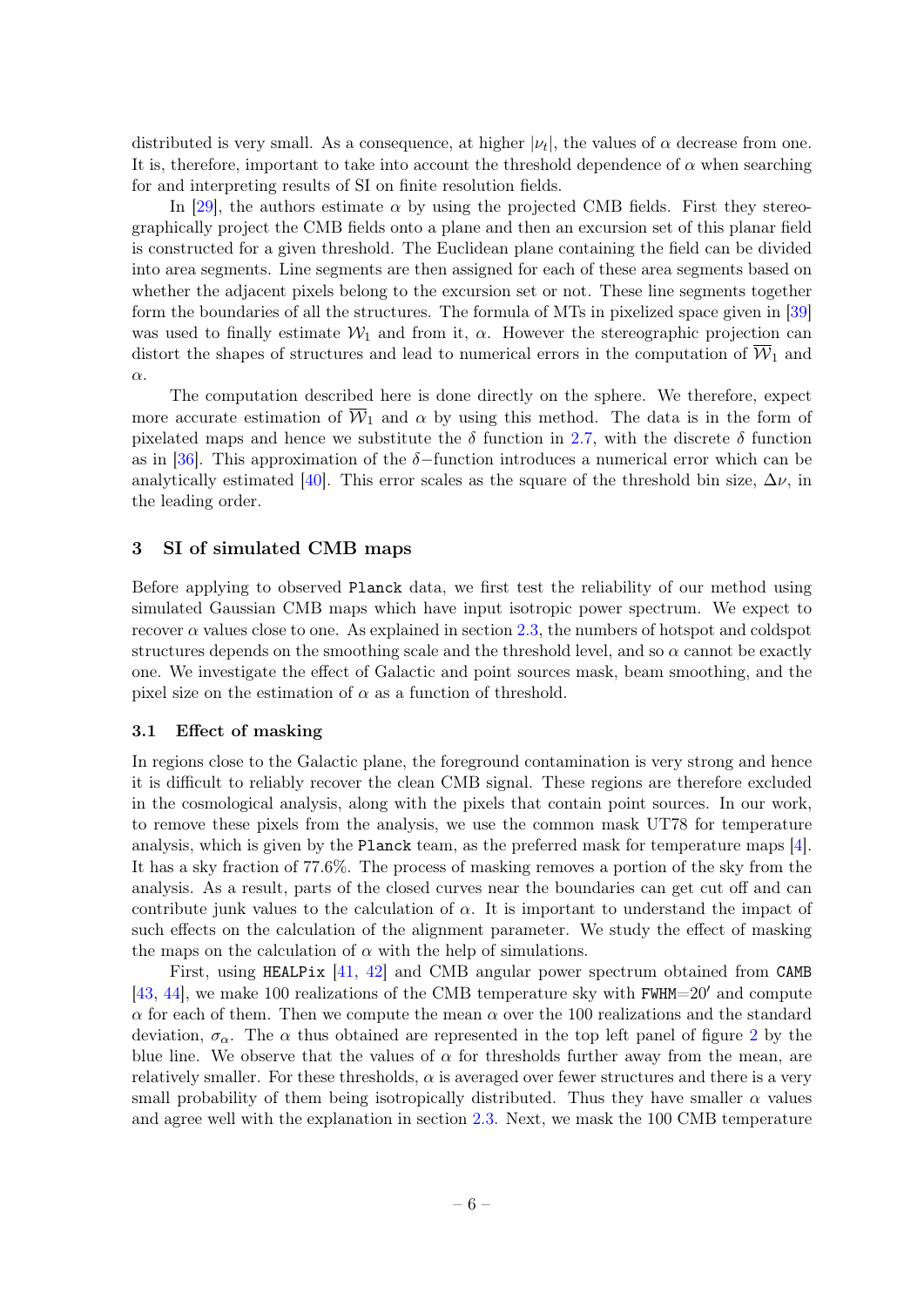realizations with UT78. We then repeat the procedure mentioned above, for the masked simulations and compute  $\alpha$  for the masked maps. These are represented by the red line in the top left panel of figure [2.](#page-8-1) We find that  $\alpha$  values for the masked simulations are smaller than those for the unmasked ones. This is expected since masking removes a portion of the sky from the analysis, and hence leads to fewer structures that  $\alpha$  is averaged over, and hence a larger statistical error.

## <span id="page-7-0"></span>3.2 Effect of smoothing

The observed CMB data contains residual noise from the observing instrument and this can lead to an inaccurate estimation of  $\alpha$ . We therefore smooth the maps by a Gaussian beam with an appropriate FWHM to make sure that the effect of noise on the calculation of  $\alpha$  is minimal. Also, as mentioned in section [3.1,](#page-6-1) the masking procedure can cut off closed curves near the boundaries of the mask and can contribute junk values to the  $\alpha$  calculation. Smoothing the mask provides a way to mitigate this effect.

To demonstrate the effect of smoothing the maps on the estimation of  $\alpha$ , we repeat the procedure mentioned in section  $3.1$  with a different smoothing angle of  $60'$ , and calculate  $\alpha$  for the masked simulations. These are represented by the red line in the top right panel of figure [2.](#page-8-1) The blue line represents the masked simulations with a smoothing FWHM of  $20'$ . We find that  $\alpha$  values are relatively smaller for maps smoothed to FWHM=60' compared to those for maps smoothed to FWHM=20'. This is expected as smoothing reduces the number of structures and hence leads to a larger statistical error in the computation of  $\alpha$ .

## <span id="page-7-1"></span>3.3 Effect of pixel size

The process of smoothing a map involves decomposing it into spherical harmonics and convolving the coefficients of the spherical harmonics with a Gaussian beam of the specified value of the FWHM. It is also important to make sure that the smoothing is done over a small number of pixels. If we are smoothing the maps to a given FWHM, then the maps should have a resolution parameter,  $N_{\rm side}$ , such that the smoothing scale is not too large as compared to the size of a pixel. We computed  $\alpha$  for the SMICA CMB temperature data and for 100 pure CMB simulations, each having resolution Nside=2048, with and without downgrading the maps to Nside=512. We found that downgrading the maps leads to a better agreement between the data and the simulations, the reason for which is not well understood. To demonstrate the effect of pixel size, we first compute  $\alpha^{\text{sim}}$  for 100 pure CMB simulations with a resolution of  $N_{\text{side}}$ =1024. We then compare that with  $\alpha^{\text{sim}}$  computed from the same simulations after first downgrading them to a resolution of  $N_{\text{side}}=512$ . In both the cases, the maps are smoothed with a Gaussian beam of  $FWHM=20'$  $FWHM=20'$  $FWHM=20'$ . These are represented in bottom middle panel of figure 2 by the blue and red lines respectively. We find that, for the downgraded maps, the  $\alpha$  values are smaller than the high  $N_{side}$  maps. The process of downgrading involves storing the mean of the field values of four adjacent pixels, into one pixel in the downgraded map. This is similar to the effect of beam smoothing and leads to fewer structures in the map that  $\alpha$  is averaged over. Thus we expect that downgrading the maps before calculation of  $\alpha^{\text{sim}}$  should lead to smaller  $\alpha^{\text{sim}}$  values.

## <span id="page-7-2"></span>4 Toy examples of anisotropic fields and  $\alpha$  estimation

Before applying the CMT analysis to look for SI violation in real data, it is important to know the effect of anisotropy in the fields, on  $\alpha$ . The foreground and noise maps are not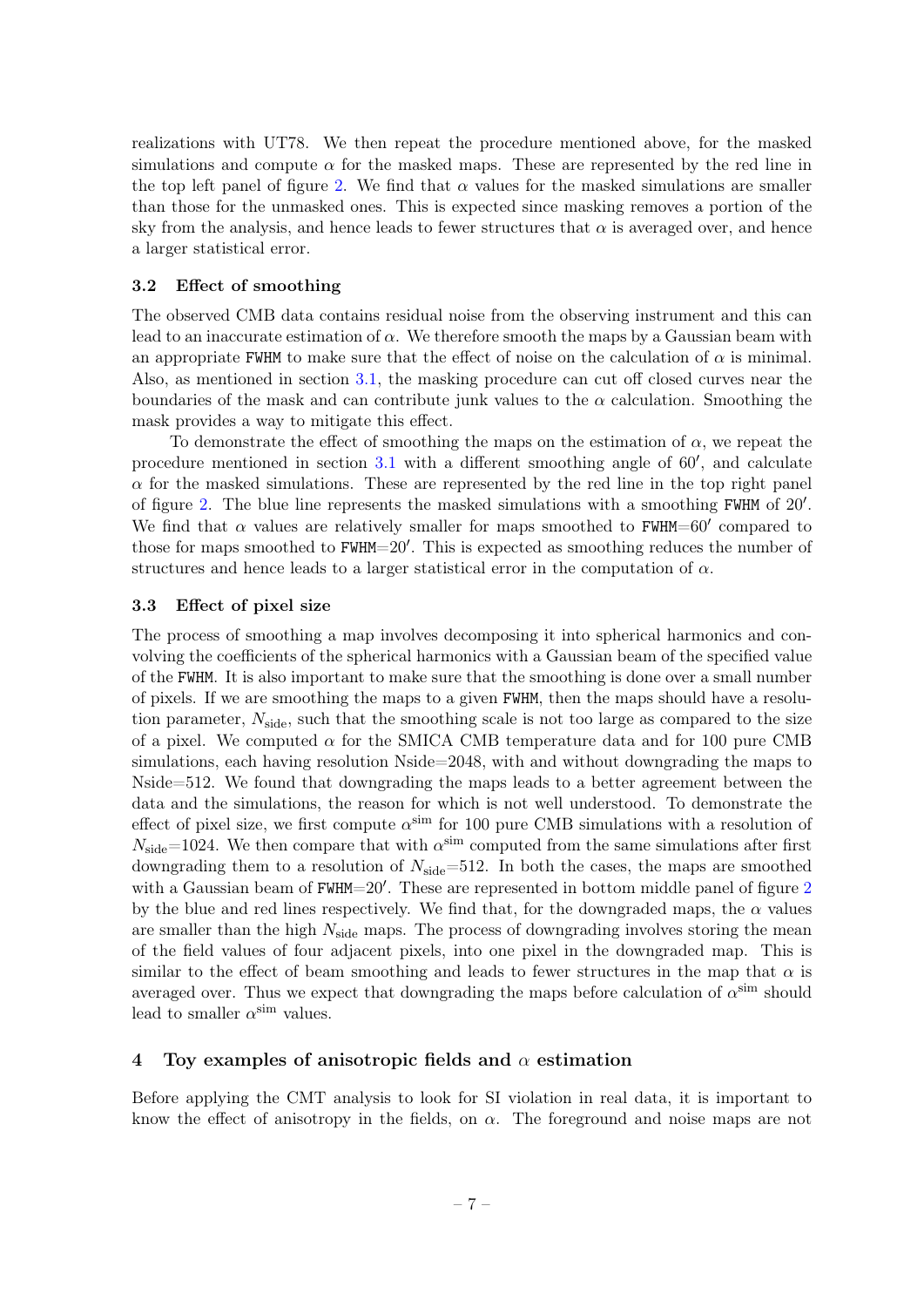

<span id="page-8-1"></span>Figure 2. Top left panel: Comparison of  $\alpha^{\text{sim}}$  for simulated CMB temperature maps, smoothed with FWHM=20', for unmasked (blue line) and masked (red line) simulations. Top right panel: Comparison of  $\alpha^{\text{sim}}$  for masked CMB temperature simulations, with smoothing FWHM=20' (blue line) and FWHM=60' (red line). Bottom panel: Comparison of  $\alpha^{\text{sim}}$  values computed from CMB temperature simulations having  $N_{\text{side}}$ =1024 and FWHM=20', with and without first downgrading the maps to  $N_{\text{side}}$ =512. All plots are obtained by averaging over 100 realizations. The error bars are the sample variance for 100 realizations.

isotropic and provide a means to study how the anisotropy in the fields, is reflected in the  $\alpha$ calculated from them. In this section, we discuss toy models of anisotropic fields, based on CMB foregrounds and noise and calculate  $\alpha^{\text{sim}}$  for such fields.

## <span id="page-8-0"></span>4.1 Simulated maps with residual foreground contamination

We simulate 100 Gaussian sky realizations of CMB with resolution parameter  $N_{\text{side}}=1024$ . Then to each realization, we add a fraction of the foreground map at 70 GHz provided by the Commander cleaning method, given in [\[45\]](#page-16-6) as the CMB subtracted maps. Let the CMB field be denoted by,  $u$ , and the foreground field be denoted by,  $fg$ . Then then final field,  $f$ , is obtained by adding the two fields:  $f = u + \epsilon * fg$ , where  $\epsilon$  is the parameter that determines the level of foreground contamination. The foreground maps are not isotropic and hence the resultant maps contain a certain level of anisotropy. We calculate  $\alpha$  for each of these maps and obtain  $\alpha^{\text{sim}}$ , the mean  $\alpha$  over all the 100 maps.

The  $\alpha^{\text{sim}}$  for the maps with varying levels of residual foreground contamination are shown in figure [3.](#page-9-1) The black line represents maps with CMB-only simulations. The blue,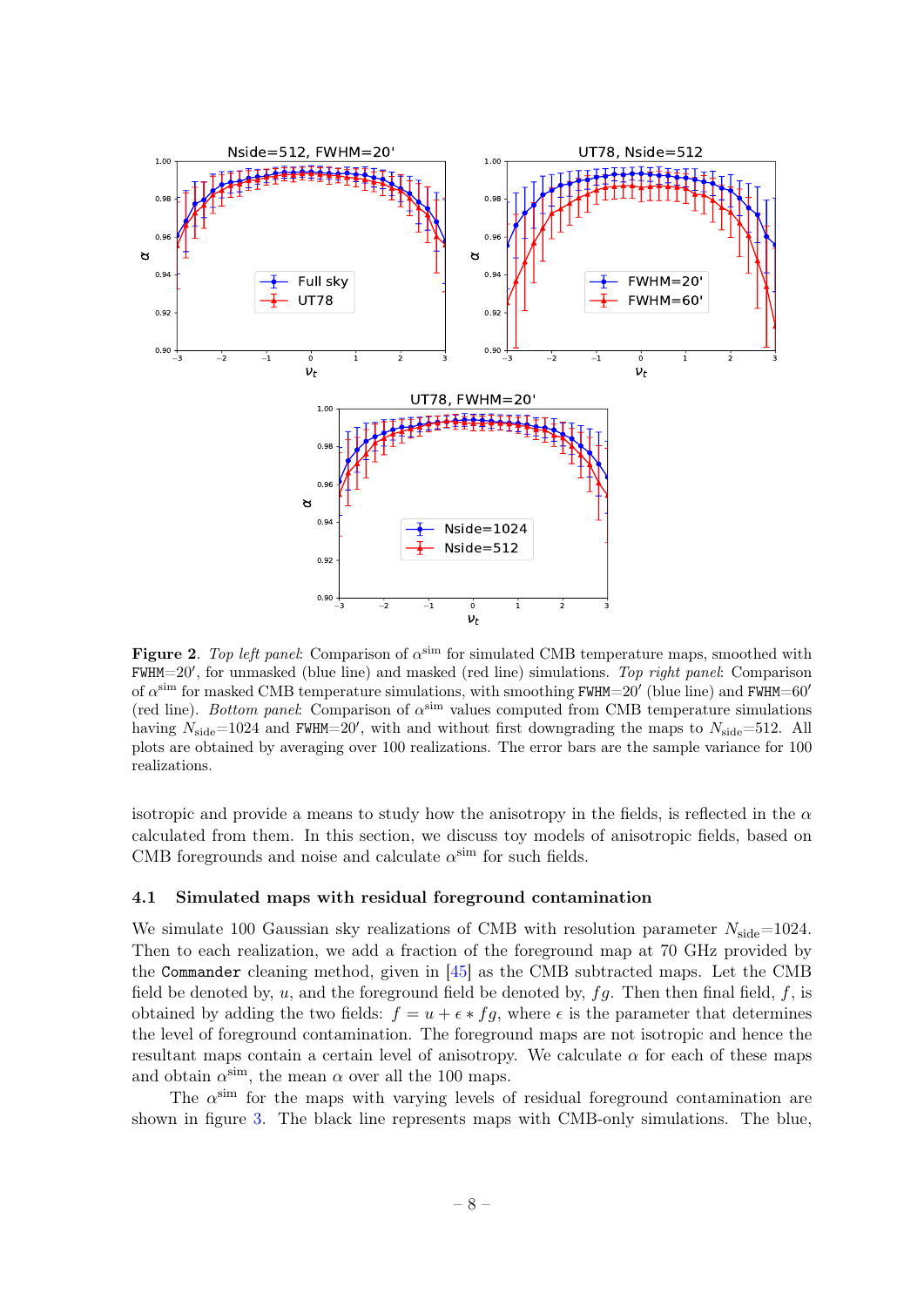

<span id="page-9-1"></span>Figure 3. Left panel:  $\alpha^{\text{sim}}$  for isotropic Gaussian simulated maps with some added foreground fraction. Right panel:  $\alpha^{\text{sim}}$  for isotropic Gaussian simulated maps with added Planck noise.

green, and red lines represent maps with  $\epsilon = 0.5$ , 1 and 2 respectively. We observe that for threshold values close to 0 and for negative threshold values, the impact of foreground contamination on  $\alpha^{\text{sim}}$  is very small. However, for thresholds greater than 1, there is a steady decline in  $\alpha^{\text{sim}}$  with increasing levels of foreground contamination.

This effect can be explained as follows. After applying UT78, the galactic region of the map is removed from the analysis. In the remaining regions, the variance of the CMB fluctuations is much greater than that of the given foreground. Also, the mean of the CMB field is close to zero, while the mean of the foreground field is a relatively large positive number. The CMB field has negative as well as positive values, while the foreground field values are strictly positive. Thus, when the CMB and foreground fields are added pixel by pixel and the mean is subtracted from the resultant field, the CMB field dominates at thresholds smaller than the mean, while the foreground field dominates at larger thresholds. Hence,  $\alpha^{\text{sim}}$  values for negative thresholds are not strongly affected with increasing levels of foreground contamination, while the effect of foreground contamination is very apparent at larger thresholds.

## <span id="page-9-0"></span>4.2 Simulated maps with Planck noise added

Here we calculate  $\alpha^{\text{sim}}$  for simulated CMB maps to which Planck noise, given in [\[45\]](#page-16-6) has been added. First we simulate 100 Gaussian and isotropic realizations of the CMB temperature sky and then to each realization, we add the 70 GHz Planck noise simulation maps, pixel by pixel. We then compute  $\alpha^{\text{sim}}$ , the mean  $\alpha$  over all the 100 simulations. Let u denote the CMB field and n denote the noise field. Then the final field,  $f$ , is the addition of u and n,  $f = u + n$ . The noise maps are not isotropic and hence there is net anisotropy in the final CMB+noise maps.

 $\alpha^{\textrm{sim}}$  for simulated maps with added Planck noise is shown in the right panel of figure [3.](#page-9-1) The black line represents maps that contain only CMB simulations. The purple, blue, green and red lines represent maps with CMB simulations and added Planck 30, 70, 545 and 857 GHz noise simulations respectively. We find very little deviation from SI in the case of the 30 and 70 GHz channels. However, there is significant deviation from SI in the CMB+noise maps corresponding to the noise at 545 and 857 GHz. This is expected because the noise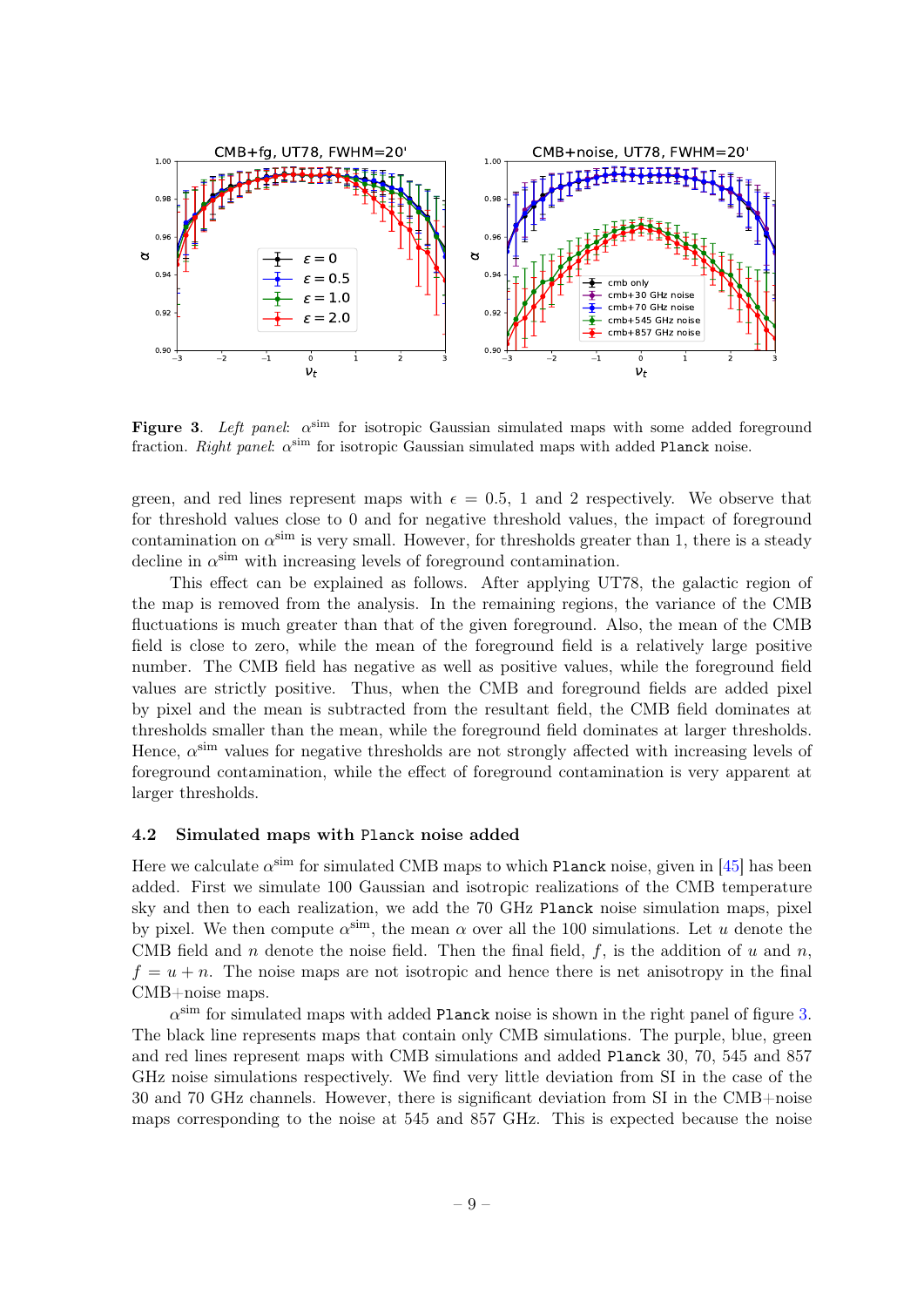estimates for the 545 and 857 GHz channels are very high, unlike the 30 and 70 GHz channels where the noise levels are much lower.

## <span id="page-10-0"></span>5 Application of CMT to Planck data

In this section, we apply the method of calculation of the CMT described in section [2.3,](#page-4-1) to Planck data. Our goal is to probe the SI of the data by searching for disagreements of the values of  $\alpha$  computed from observed data and mock Planck data. Both the data and the simulations are masked with UT78, downgraded to Nside=512 and smoothed with a Gaussian beam of FWHM=20', before computing  $\alpha$  from them. The numerical error arising from the approximation of the  $\delta$  function mentioned in section [2.3,](#page-4-1) is well understood [\[40\]](#page-16-1) and is almost identical for different realizations having the same resolution. Hence, in our analysis, we have not subtracted this error since it doesn't affect the difference between the  $\alpha$  values computed from the data and the simulations. In all the figures, both the  $\alpha$  values for the data and  $\alpha^{\text{sim}}$ values for simulations are denoted by  $\alpha$ .

## <span id="page-10-1"></span>5.1  $\alpha$  for SMICA CMB temperature map

For our analysis, we use the CMB temperature map provided by the SMICA pipeline [\[45\]](#page-16-6). This map has  $N_{\text{side}}$ =2048 and FWHM=5'. We first downgrade the map to a resolution of  $N_{\text{side}}$ =512, smooth to an effective FWHM of 20', and mask it with the common mask UT78 (effective sky coverage of 77.6%). We then compute  $\alpha^{\text{data}}$  from this map, it is represented by the red line in figure [4.](#page-11-1) Next, we take 100 publicly available Full Focal Plane (FFP8) SMICA simulated maps which include instrumental beam effect and residual foreground and noise, and downgrade them to a resolution of  $N_{side} = 512$  and smooth them to an FWHM of 20'. We then mask them with UT78 and compute  $\alpha^{\text{sim}}$  from them. This is represented by the black line in figure [4.](#page-11-1) We compare the data, which contain the CMB, instrumental effects and residual foreground and noise, with the FFP8 SMICA simulations which contain the same components. Based on our analysis, we find an excellent agreement between the data and the simulations,  $\leq 1\sigma$ . We reach the same conclusion when we compare  $\alpha^{\text{data}}$  with  $\alpha^{\text{sim}}$  computed from 100 CMB-only simulations.

## <span id="page-10-2"></span>5.2  $\alpha$  for individual Planck frequency channel CMB maps

Next we look for alignment of structures in the beam-convolved CMB maps at individual frequencies. Planck provides observed sky temperature maps in nine frequency channels (see [\[45\]](#page-16-6)), ranging from 30 to 857 GHz, which we shall denote by,  $T^{obs}$ . There are four main cleaning methods, namely, Commander, NILC, SEVEM, and SMICA, which provide CMBsubtracted maps, for each of the frequency channels, which we denote by,  $T^{\{g\}}$ . We then get the cleaned beam-convolved CMB maps,  $T^{\text{clean}}$ , in each frequency channel, by subtracting the foreground maps from the observed sky temperature maps, as

$$
T^{\text{clean}} \equiv T^{\text{obs}} - T^{\text{fg}}.\tag{5.1}
$$

The LFI data has a resolution of  $N_{side}=1024$ , while the HFI data are given at a resolution of  $N_{\text{side}}=2048$ . In this work, all the maps are first downgraded to a resolution of  $N_{\text{side}}=512$ , masked with UT78, and smoothed to an FWHM of 20', before computing MTs from them. We compute  $\alpha$  for these data and simulations. The results for individual frequency channels are plotted in figure [5.](#page-12-0)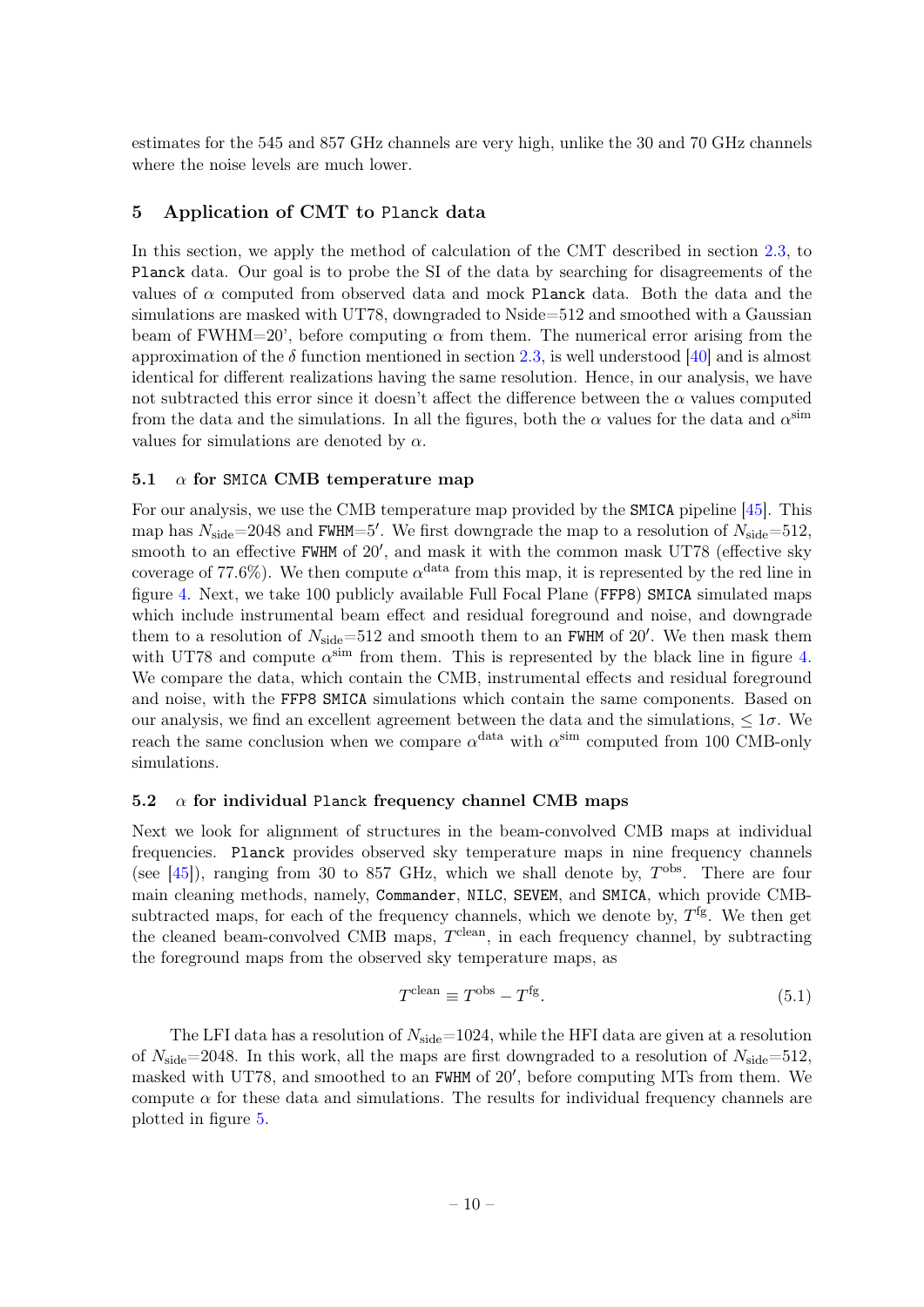<span id="page-11-1"></span>

Figure 4. Comparison of  $\alpha$  computed from the SMICA CMB temperature map (red line), and  $\alpha^{\text{sim}}$ computed from 100 FFP8 simulations (black line).

In order to interpret the SI of the observed data described above, we need to compare them with mock Planck data. For this purpose, we use 100 FFP9 simulations for the individual frequency maps, of the CMB temperature sky given in [\[45\]](#page-16-6). We compare the data, which contains CMB and instrumental beam effects, with the FFP9 simulations containing the same. In figure [5,](#page-12-0) the black lines represent the FFP9 simulations, while the purple, blue, green and red lines represent the maps cleaned by the Commander, NILC, SEVEM, and SMICA pipelines, respectively. Again  $\alpha^{\text{sim}}$  is the mean over all the 100 simulations, and  $\sigma_{\alpha}$  is the standard deviation.  $\sigma_{\alpha}$  serves as the  $1\sigma$  error bar for the purpose of our calculations.

As explained in section [3,](#page-6-0) the  $\alpha$  values are smaller for thresholds  $\nu_t$  further away from 0. For the individual frequency channels, we find that for the range 44 to 857 GHz, the  $\alpha$  calculated from the data is consistent  $(\approx 1\sigma)$  with that calculated from the simulations. However, for the 30 GHz channel, the data deviates significantly from the simulations. In the case of the 30 GHz channel, the disagreement between data and simulations is at the level of  $2\sigma$ . The reason for this disagreement is not yet understood, but we suspect that it might be caused by an inaccurate estimation of the beam effect in the maps. Further investigation of the dependence of  $\alpha$  on the instrument beam effect is required to confirm the source of this disagreement. Additionally, we repeat the same set of calculations for each frequency channel after smoothing the maps to an FWHM of  $60'$  and find the same trend in the results. We also find that the addition of noise to the simulations, does not strongly affect the estimation of  $\alpha$  for frequencies up to 353 GHz. However, for the 545 and 857 GHz channels, the addition of noise drastically changes the  $\alpha$  estimates for the simulations. This result is due to the known fact that the CMB signal to noise ratio is smaller for the 545 and 857 GHz observation channels.

## <span id="page-11-0"></span>5.3 Quantifying the difference between simulations and data

In order to measure the deviation of the data from the simulations, we define the quantity,  $D_{\alpha}$ , as follows,

$$
D_{\alpha} \equiv \left| \frac{\alpha^{\text{ data}} - \alpha^{\text{sim}}}{\sigma_{\alpha}^{\text{sim}}} \right| \tag{5.2}
$$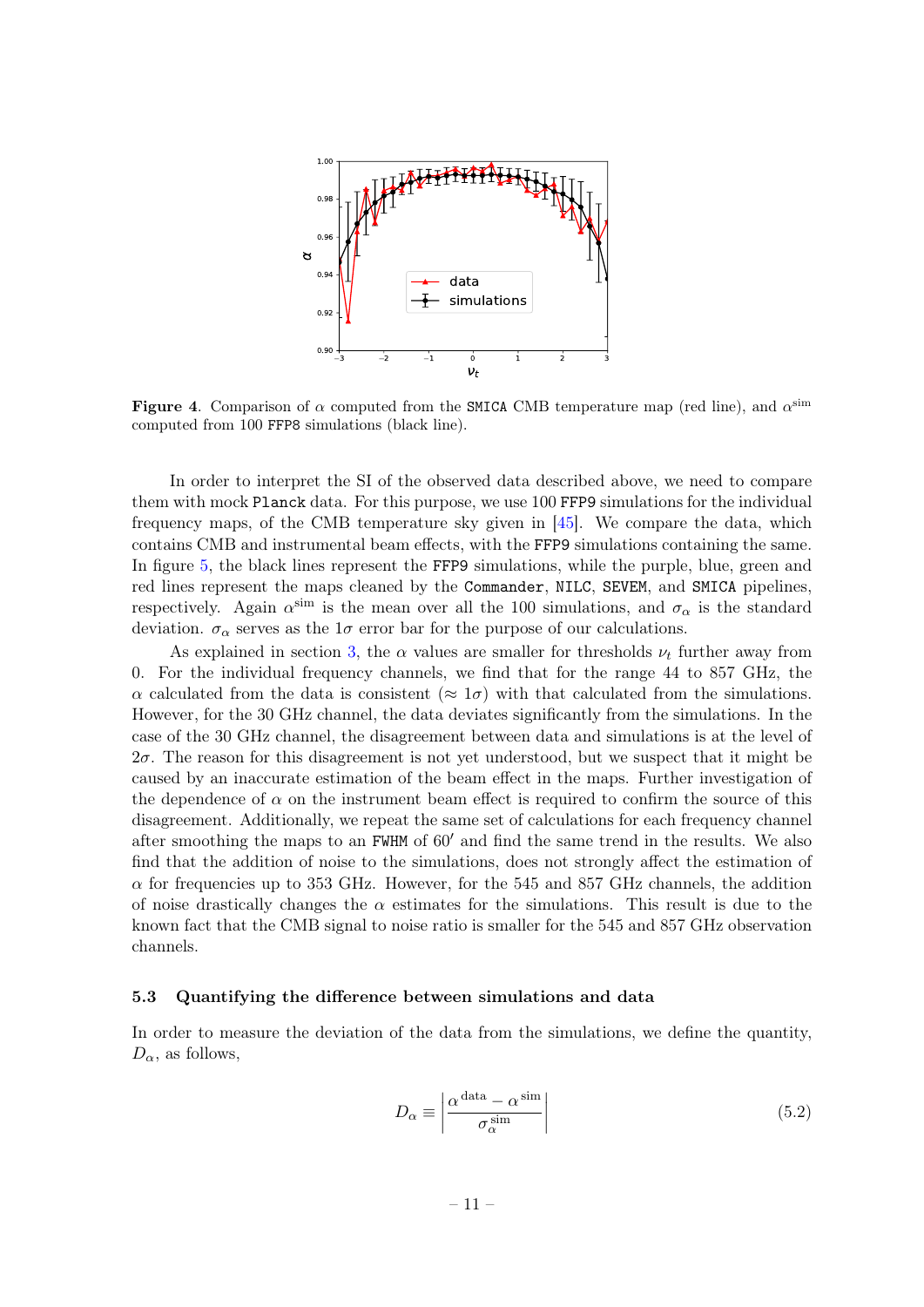

<span id="page-12-0"></span>Figure 5. Comparison of  $\alpha^{\text{sim}}$  for beam-convolved CMB temperature maps from 100 Planck simulations and  $\alpha$ <sup>data</sup> from the Planck data at various observation frequencies. There seems to be good agreement between the data and the simulations which include the instrumental beam effect for all frequency channels, except 30 GHz.

where, the superscripts, "data" and "sim" denote the observational data and the Planck ΛCDM simulations respectively.  $\sigma_{\alpha}^{\text{sim}}$  is the 1 $\sigma$  error bar which is the standard deviation in  $\alpha$ , for each threshold, over the 100 simulations.  $D_{\alpha}$  quantifies the deviation of the data from the simulations. A smaller value of  $D_{\alpha}$  indicates good agreement between the theory and the observations. As explained in section [2.3,](#page-4-1) for thresholds away from the mean,  $\overline{W}_1$  is averaged over fewer structures and hence  $\alpha$  values calculated for these thresholds are less signficant. To quantify the level of disagreement between the data and the simulations, the  $D_{\alpha}$  values should be averaged over a range of thresholds for which the  $\alpha$  values are highly significant. In this work, we average the  $D_{\alpha}$  values over the threshold range  $-0.8$  to  $+0.8$ , for each dataset. The  $D_{\alpha}$  values for maps smoothed to an FWHM of 20' are given in Table [1.](#page-13-1) If instead, we average  $D_{\alpha}$  over the threshold range −1 to +1, then the disagreement between the data and the simulations is reduced, but the disagreement for the 30 GHz channel still remains significant at  $\approx 1.9$ -σ.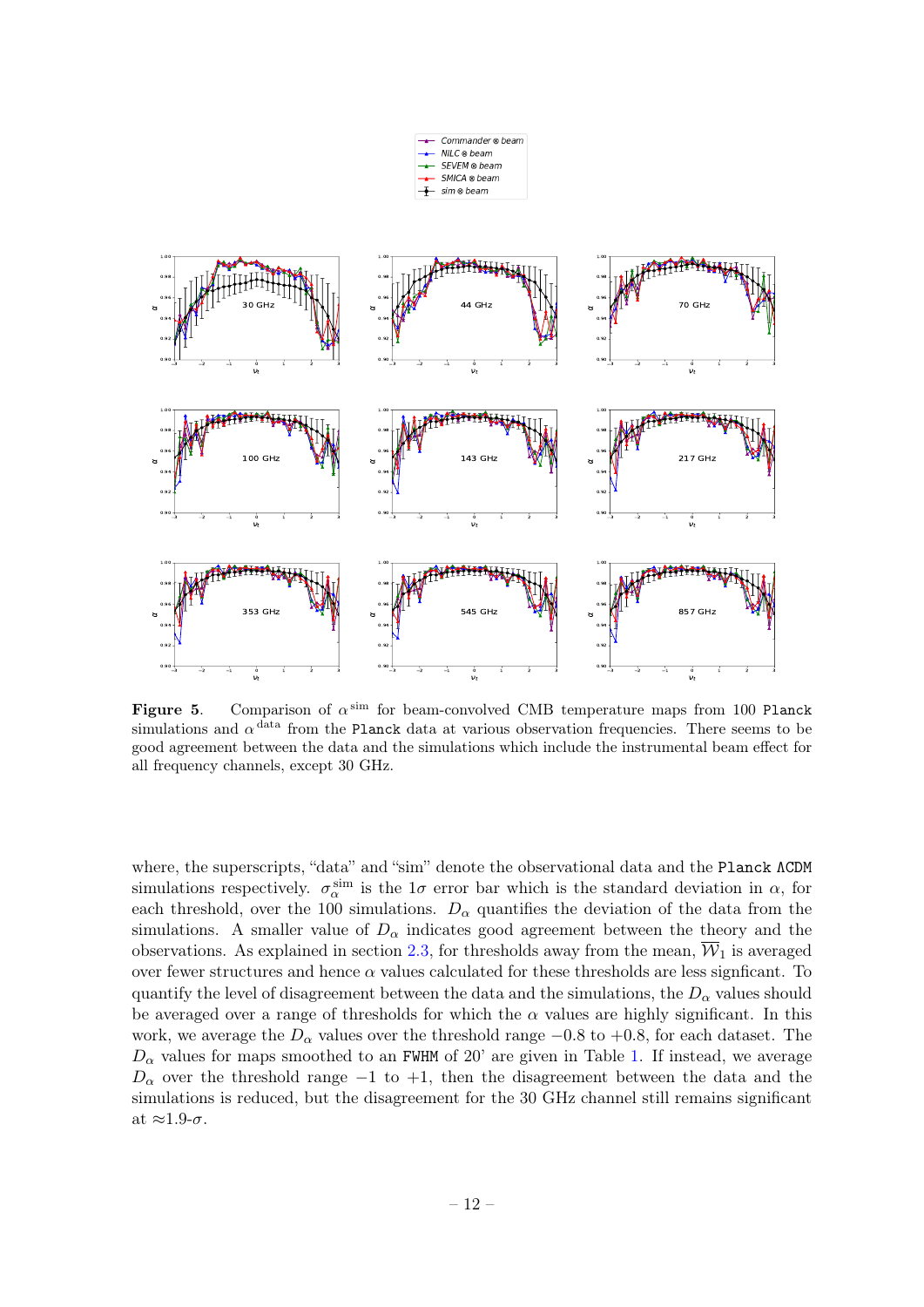| $\mathcal{D}_{\alpha}$ | $30 \text{ GHz}$ | 44 GHz | $70 \text{ GHz}$ | $100 \text{ GHz}$ | 143 GHz | 217 GHz | 353 GHz | $545$ GHz | 857 GHz |
|------------------------|------------------|--------|------------------|-------------------|---------|---------|---------|-----------|---------|
| <b>COM</b>             | 2.03             | 0.59   | 0.63             | 0.73              | 0.75    | 0.66    | 0.67    | 0.70      | 0.73    |
| NILC                   | 1.89             | 0.82   | 0.71             | 0.63              | 0.68    | 0.75    | 0.76    | 0.75      | 0.77    |
| <b>SEVEM</b>           | 2.01             | 0.60   | 0.69             | 0.66              | 0.72    | 0.69    | 0.67    | 0.65      | 0.71    |
| SMICA                  | 2.01             | 0.69   | 0.78             | 0.70              | 0.61    | 0.60    | 0.62    | 0.61      | 0.61    |

<span id="page-13-1"></span>Table 1.  $\mathcal{D}_{\alpha}$  values averaged over thresholds,  $\nu_t$ , from −0.8 to +0.8, for CMB temperature for various Planck datasets smoothed with a Gaussian beam of FWHM=20'.

## <span id="page-13-0"></span>6 Conclusions

We have applied the semi-analytic expression for the Contour Minkowski Tensor to the CMB temperature maps from the Planck 2015 data release [\[45\]](#page-16-6). The ratio of the eigenvalues of the CMT, denoted by  $\alpha$ , gives a measure of the SI of the field. We have computed  $\alpha$  for the SMICA CMB temperature map and compared it with those computed from the FFP8 SMICA CMB simulations, which include the effect of residual foregrounds and noise. We find no significant difference between the alignments of structures found in the CMB data, and those in the CMB simulations.

Further, we have compared  $\alpha$  for the individual frequency Planck CMB maps, for each of the four cleaning methods adopted by Planck, with the corresponding  $\alpha^{\text{sim}}$  computed from the simulations given in the Planck 2015 data release. The simulations include the instrumental beam effect. For the individual frequency maps, we find good agreement between the simulations and the observations,  $\langle 1\sigma, \text{ across all the frequency channels of Planck,}$ except the 30 GHz channel. In the case of 30 GHz, we find  $\approx 2\sigma$  difference in the  $\alpha$  values calculated from the observed data and those calculated from the simulations, when the maps are smoothed to an FWHM of 20'. This mild disagreement most likely originates from the inaccurate estimation of the instrumental beam at 30 GHz in the FFP9 simulations. It is important to have a better understanding of the source of this disagreement before making further inferences from the CMB data.

The results obtained in our paper agree well with the conclusions of [\[29\]](#page-15-0) for temperature data. However, the level of agreement between observed data and simulations is higher. This confirms that the stereographic projection had a signficant contribution to the disagreement between data and simulations, in the results of [\[29\]](#page-15-0). The authors also found a  $4\sigma$  deviation from SI in the Planck E mode polarization data released in 2015, in [\[29\]](#page-15-0). It is possible that this difference is also caused by the use of stereographic projection. We plan to extend our work to the Planck E mode polarization data when the full dataset becomes available. It will clarify whether the  $4\sigma$  disagreement was a consequence of the stereographic projection used in the analysis, or a real disagreement between observations and  $\Lambda$ CDM simulations. It is therefore, an important test of the ΛCDM model.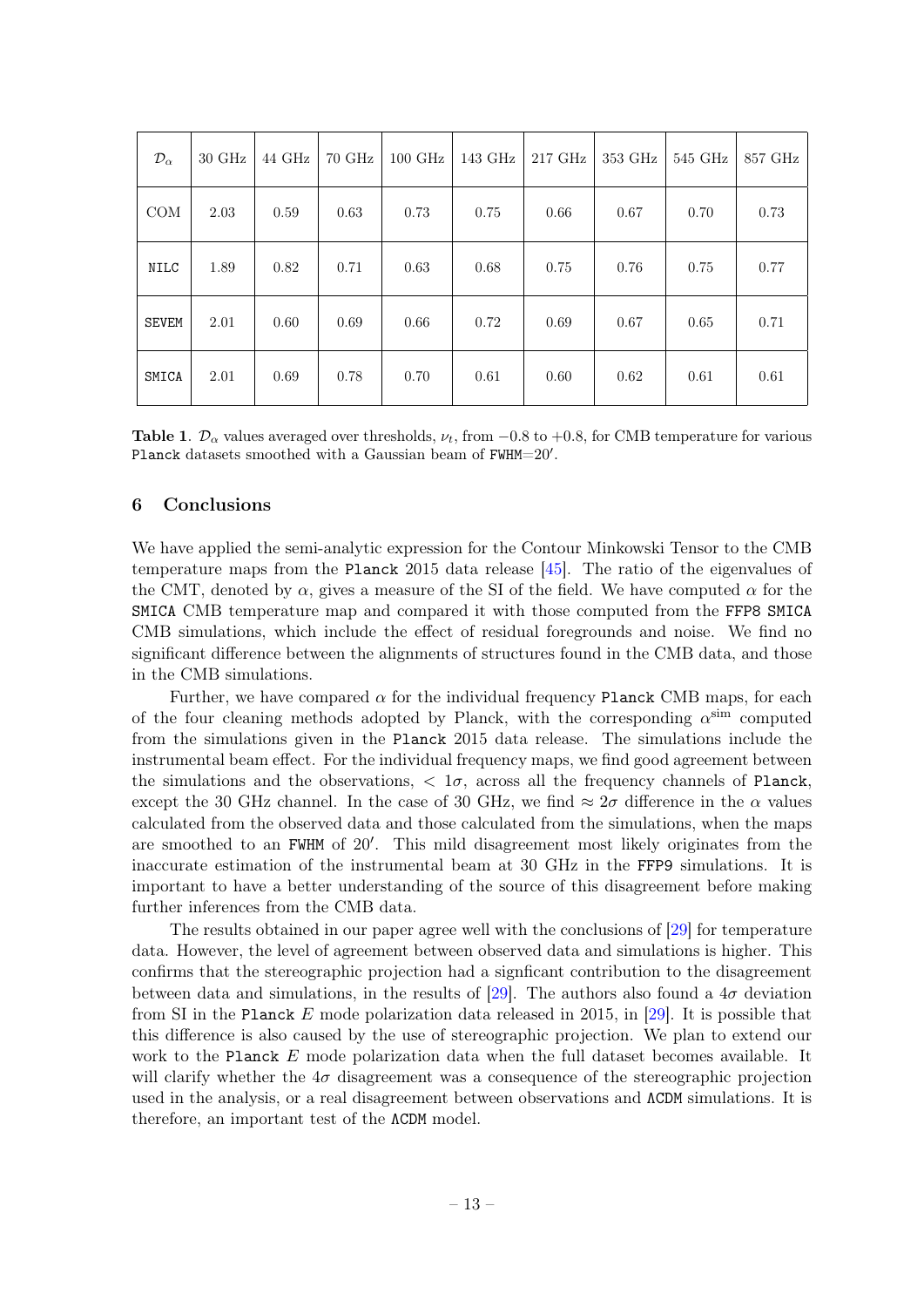## Acknowledgments

We acknowledge the use of the Hydra cluster at the Indian Institute of Astrophysics. Some of the results in this paper have been obtained by using the CAMB  $[43, 44]$  $[43, 44]$  $[43, 44]$  and HEALPix  $[41, 42]$  $[41, 42]$  $[41, 42]$ packages. We acknowledge the use of observational data obtained with Planck, and ESA science missions with instruments and contributions directly funded by ESA Member States, NASA and Canada.

## References

- <span id="page-14-0"></span>[1] A. A. Penzias and R. W. Wilson, A Measurement of Excess Antenna Temperature at 4080  $Mc/s$ , Astrophys. J. **142** p.419-421 (1965).
- [2] G. F. Smoot et al., *Structure in the COBE differential microwave radiometer first-year maps*, Astrophys. J. 396 p.L1-L5 (1992).
- <span id="page-14-1"></span>[3] J. R. Bond and G. Efstathiou, The statistics of cosmic background radiation fluctuations, Mon. Not. Roy. Astron. Soc. 226 655 (1987).
- <span id="page-14-2"></span>[4] R. Adam et al. [Planck Collaboration], Planck 2015 results. IX. Diffuse component separation: CMB maps, Astron. Astrophys., 594 A10 (2016)
- <span id="page-14-3"></span>[5] C. L. Bennett, D. Larson, J. L. Weiland, et al., Nine-year Wilkinson Microwave Anisotropy Probe (WMAP) Observations: Final Maps and Results. 2013, ApJS, 208, 20
- <span id="page-14-4"></span>[6] Tarun Souradeep, Amir Hajian, Soumen Basak, Measuring Statistical Isotropy of CMB anisotropy, New Astronomy Reviews, 50 (2006) 889-895.
- <span id="page-14-5"></span>[7] Pranati K. Rath, Pramoda Kumar Samal, Testing isotropy of cosmos with WMAP and Planck data, Mod. Phys. Lett., A30 1550131 (2015).
- <span id="page-14-6"></span>[8] P. McMullen, Isometry covariant valuations on convex bodies, Rend. Circ. Palermo, 50 259 (1997).
- [9] S. Alesker, Description of continuous isometry covariant valuations on convex sets, Geom. Dedicata 74 241-248 (1999).
- [10] C. Beisbart, R. Dahlke, K. Mecke and H. Wagner, Vector- and tensor- valued descriptors for spacial patterns, Morphology of Condensed Matter - Physics and Geometry of Spatially Complex Systems (ed. by K. Meche and D. Stoyan) Vol. 600 of Lecture Notes in Physics pp. 249-271
- [11] D. Hug, R. Schneider and R. Schuster, The space of isometry covariant tensor valuations, Math. J. **19** 137-158 (2008).
- [12] G.E. Schroder-Turk, W. Mickel, S.C. Kapfer, F.M. Schaller, B. Breidenbach, D. Hyg, and K. Meche, Minkowski Tensors of Anisotropic Spatial Structure, New J. Phys. 15 083028 (2013).
- [13] C. Beisbart, T. Buchert and H. Wagner, Morphometry of Spatial Patterns, Physica A 293 (2001) 592-604
- <span id="page-14-7"></span>[14] C. Beisbart, R. Valdarnini and T. Buchert, The morphological and dynamical evolution of simulated galaxy clusters, Astronom and Astrophys 379 412-425 (2001)
- <span id="page-14-8"></span>[15] H. Tomita, Curvature invariants of random interface generated by Gaussian fields, Prog. Theor. Phys. 76 952 (1986).
- [16] J.R. Gott, C. Park, R. Juzkiewicz, W. E. Bies, D. P. Bennett, F. R. Bouchet and A. Stebbins, Topology of microwave background fluctuations-theory, Astrophys. J. 352 1 (1990).
- [17] K. R. Mecke, T. Buchert, and H. Wagner, Robust Morphological Measures for Large-Scale Structure in the Universe, Astron. Astrophys. 288 697 (1994)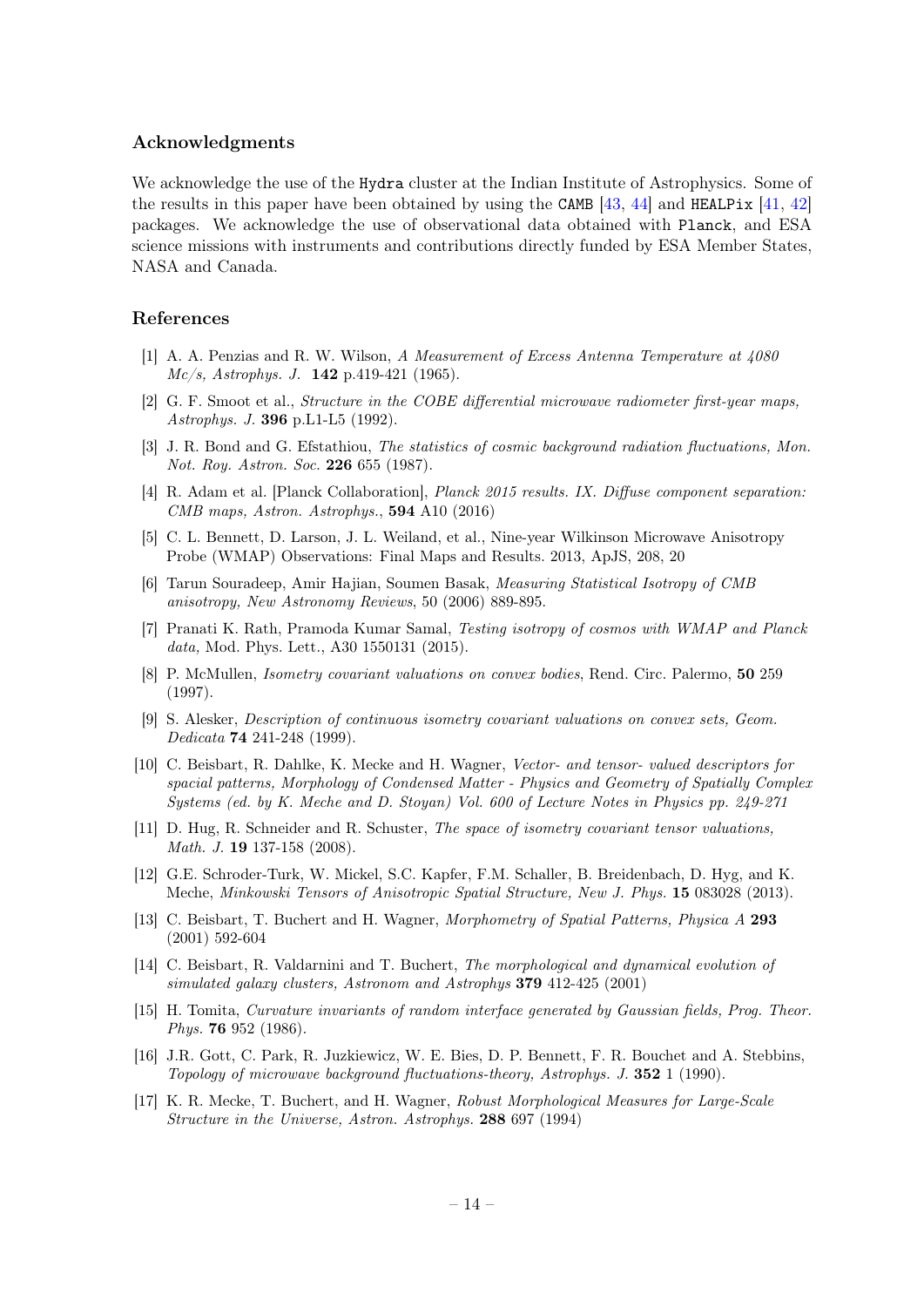- [18] J. Schmalzing and T. Buchert, Beyond genus statistics: a unifying approach to the morphology of cosmic structure, Astrophys. J. 482 L1-L4 (1997)
- [19] S. Winitzki and A. Kosowsky, Minkowski functional description of microwave background Gaussianity, New Astron. 3 75 (1998)
- [20] T. Matsubara, Statistics of smoothed cosmic fields in perturbation theory. I. Formulation and useful formulae in second-order perturbation theory, Astrophys. J.  $584 \frac{1}{2003}$
- [21] T. Buchert, M. J. France and F. Steiner, Class. Quantum Grav. 34, 094002 (2017)
- [22] D. Novikov, J. Schmalzing and V. F. Mukhanov, On Non-Gaussianity in the Cosmic Microwave Background, Astron. Astrophys. 364 17 (2000)
- [23] E. Komatsu, et. al., ApJS, 192, 18 (2011)
- [24] V. Ganesan, P. Chingangbam, K.P. Yogendran and C. Park, Primordial non-Gaussian signatures in CMB polarization, JCAP 02 028 (2015)
- [25] P. A. R. Ade et al. [Planck Collaboration], Planck 2015 results. XVII. Constraints on primordial non-Gaussianity, Astron. and Astrophys. 594 A17 (2016)
- [26] P. A. R. Ade et al. [Planck Collaboration], Planck 2015 results. XVI. Isotropy and statistics of the CMB, Astron. and Astrophys. 594 A16 (2016)
- [27] P. Chingangbam and C. Park, Residual foreground contamination in the WMAP data and bias in non-Gaussianity estimation, JCAP 02 031 (2013)
- <span id="page-15-1"></span>[28] P. Coles and J. D. Barrow, Non-Gaussian statistics and the microwave background radiation. Mon. Not. Rot. Astron. Soc. 228 407 (1987).
- <span id="page-15-0"></span>[29] V. Ganesan and P. Chingangbam, Tensor Minkowski Functionals: first application to the CMB, JCAP 06 023 (2017)
- <span id="page-15-5"></span>[30] P. Chingangbam, K. P. Yogendran, P. K. Joby, Vidhya Ganesan, Stephen Appleby, Changbom Park, Tensor Minkowski Functionals for random fields on the sphere, JCAP 12 (2017) 023
- [31] Stephen Appleby, P. Chingangbam, Changbom Park, Sungwook E. Hong, Juhan Kim, Vidhya Ganesan, Minkowski Tensors in Two Dimensions: Probing the Morphology and Isotropy of the Matter and Galaxy Density Fields, ApJ 858 87 (2018)
- [32] Stephen Appleby, P. Chingangbam, Changbom Park, K. P. Yogendran, P. K. Joby, Minkowski Tensors in Three Dimensions - Probing the Anisotropy Generated by Redshift Space Distortion, to appear in ApJ, arXiv:1805.08752 [astro-ph.CO] (2018)
- <span id="page-15-2"></span>[33] Akanksha Kapahtia, P. Chingangbam, Stephen Appleby, Changbom Park, A novel probe of bubble size statistics and time scales of the epoch of reionization using the contour Minkowski Tensor, arXiv:1712.09195 [astro-ph.CO] (2017)
- <span id="page-15-3"></span>[34] Nurur Rahman, Sergei F. Shandarin, Measuring shapes of galaxy images –I. Ellipticity and orientation, Mon. Not. Roy. Astron. Soc., Volume 343, Issue 3, 11 August 2003, pg. 933–948 (2003)
- <span id="page-15-4"></span>[35] Nurur Rahman, Sergei F. Shandarin; Measuring shapes of galaxy images –II. Morphology of 2MASS galaxies, Mon. Not. Roy. Astron. Soc., Volume 354, Issue 1, 11 October (2004)
- <span id="page-15-6"></span>[36] J. Schmalzing and K. M. Gorski, Minkowski functionals used in the morphological analysis of cosmic microwave background anisotropy maps, Mon. Not. Roy. Astron. Soc. 297 355 (1998)
- <span id="page-15-7"></span>[37] P. Chingangbam, C. Park, K. P. Yogendran and R. van de Weygaert, Hot and cold spot counts as probes of non-Gaussianity in the cosmic microwave background, Astrophys. J. 755 122 (2012)
- <span id="page-15-8"></span>[38] C. Park, P. Pranav, P. Chingangbam, R. van de Weygaert, B. Jones, G. Vegter, I. Kim, J. Hidding and W. A. Hellwing, Betti numbers of gaussian fields, JKAS 46 125 (2013)